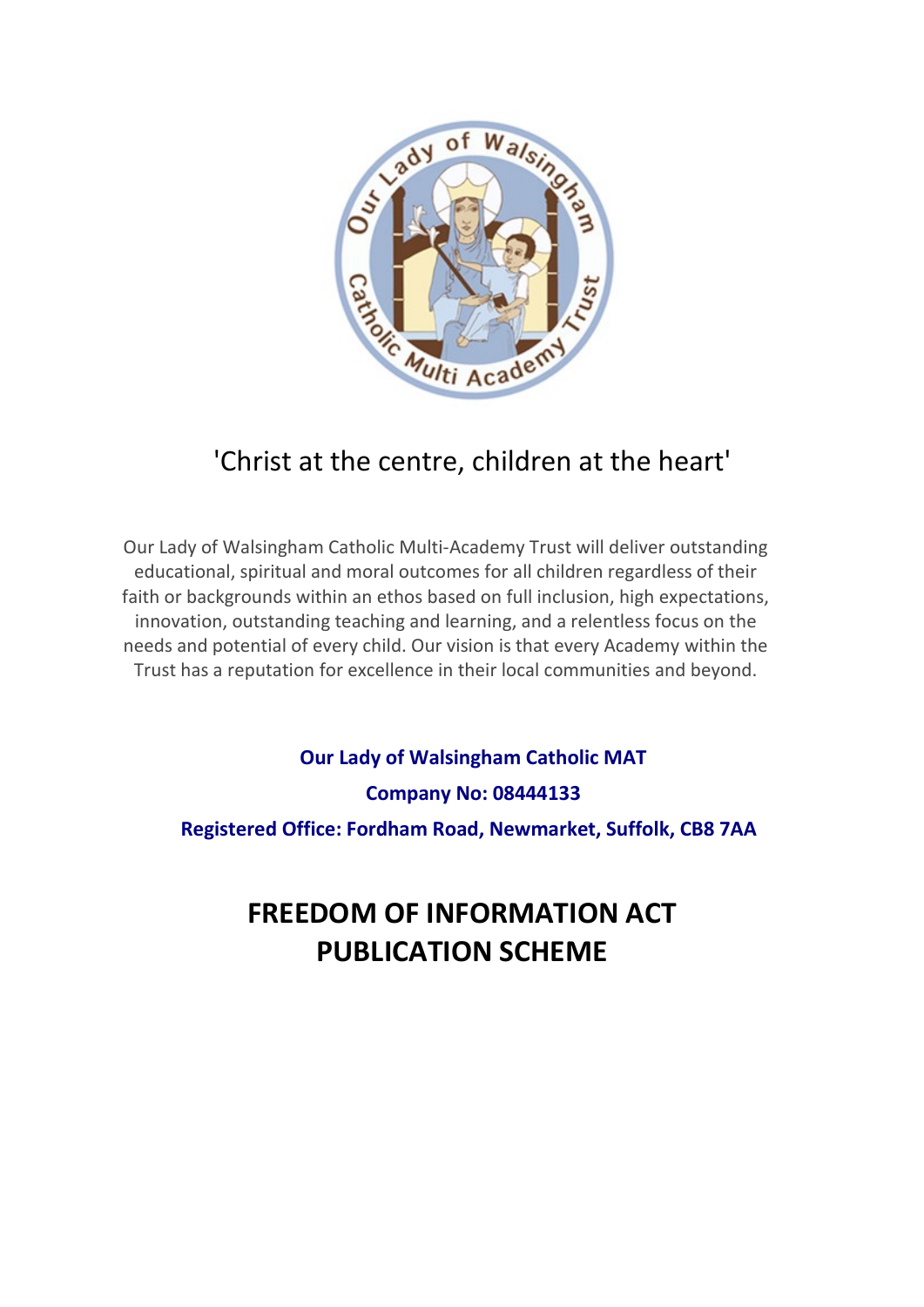#### OLW CMAT (THE MAT) FREEDOM OF INFORMATION ACT PUBLICATION SCHEME

The Directors body is responsible for maintenance of this scheme.

#### **Introduction: what a publication scheme is and why it has been developed**

One of the aims of the Freedom of Information Act 2000 (referred to as FOIA in the rest of this document) is that public authorities, including all maintained academies and MATs, should be clear and proactive about the information they will make public.

To do this we must produce a publication scheme, setting out:

- The classes of information which we publish or intend to publish;
- The manner in which the information will be published; and
- Whether the information is available free of charge or on payment.

The scheme covers information already published and information which is to be published in the future. All information in our publication scheme is either available for you on each Academy's website to download and print off, or available in paper form.

Some information which we hold may not be made public, for example personal information.

This publication scheme conforms to the model scheme for Academies approved by the Information Commissioner.

#### **Aims and Objectives**

Our family of Academies is united in the belief that God's love, peace, truth, and joy is for all. We are dedicated to the achievement of excellence in all we do. We cherish the uniqueness of each of our Academy communities and celebrate together as one Trust family. By following Jesus' example, we bear witness to the greatness of God and this publication scheme is a means of showing how we are pursuing these aims.

Our distinctive ethos is founded on the Gospel values of faithfulness, humility, truth, forgiveness, tolerance, dignity, service and respect.

Working within this framework, we:

- **Lead by example:** respect others as you would wish them to respect you
- **Strive for excellence:** give your best efforts to achieve the best you can
- **Ensure education for all:** with a particular duty of care for the disadvantaged
- **Uphold commitment to the Common Good:** nurturing a community of mutual support to benefit all
- **Serve through partnerships:** reaching out to other Academies to explore new approaches, develop best practice, and provide support.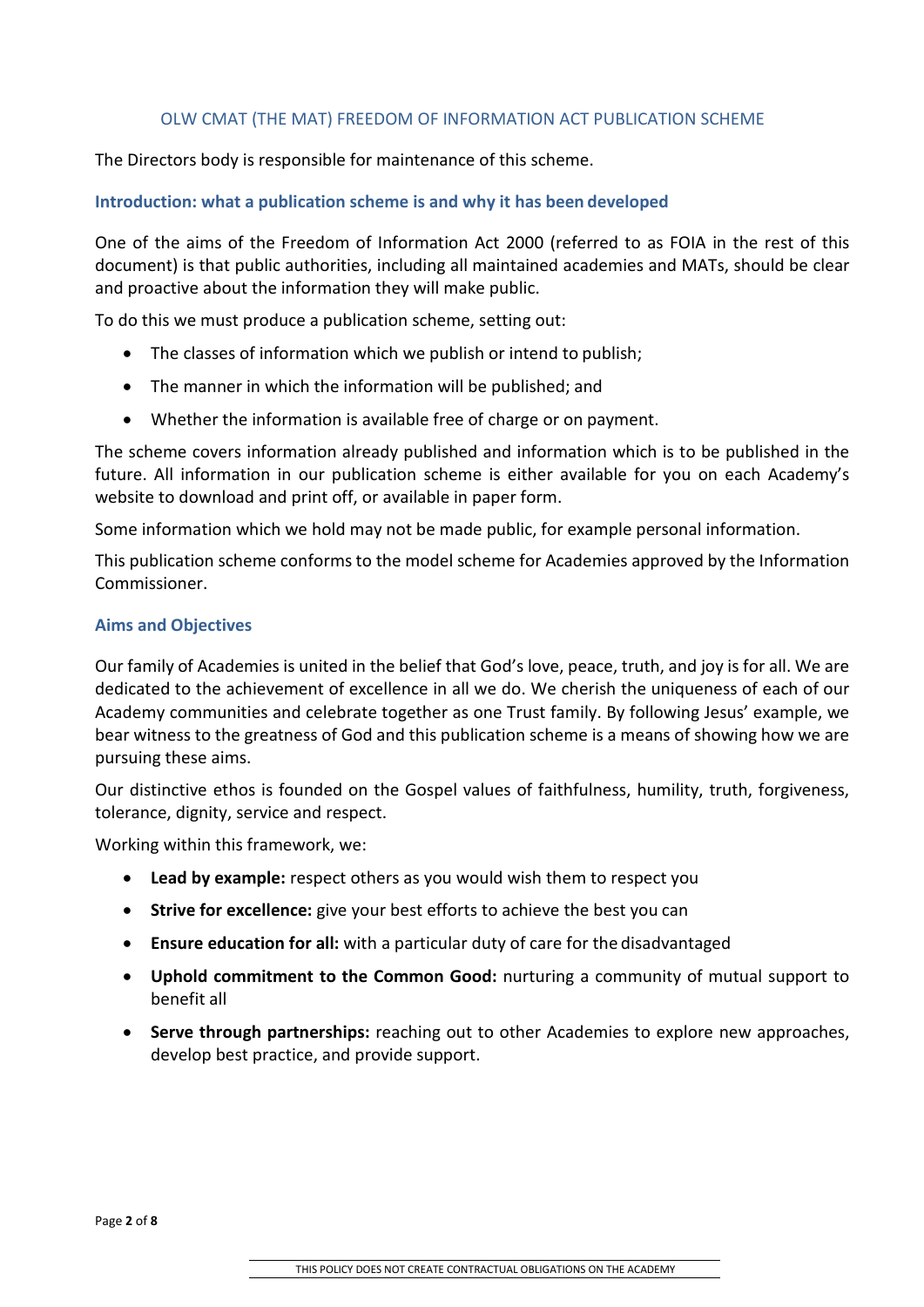### **Categories of information published**

The publication scheme guides you to information which we currently publish (or have recently published) or which we will publish in the future. This is split into categories of information known as 'classes'. These are contained in section 6 of this scheme.

The classes of information that we undertake to make available are organised into four broad topic areas:

- *Academy Prospectus for each Academy in the MAT* information published in the Academy prospectus.
- *Information relating to the Directors and Local* G*overning Bodies (LGBs)*  the establishment and constitution of the Directors Body and other Local Governing Body documents.
- *Pupils & Curriculum* information about policies that relate to pupils and the Academy curriculum.
- *Academy Policies and other information related to the Academy* information about policies that relate to each Academy in general.

#### **How to request information**

If you require a paper version of any of the documents within the scheme, please contact the relevant Academy by telephone, email, fax or letter. Central contact details for the MAT are set out below. Alternatively you can visit each Academy's website where many of the documents are available and may be printed off.

Email: **[antoinettejones@ourladyofwalsingham.co.uk](mailto:antoinettejones@ourladyofwalsingham.co.uk)**

Tel: **01638 662719**

Textphone: **not applicable**

#### Fax: **01638 660572**

Contact Address: Admin Office, St Louis Catholic Academy, Fordham Rd, Newmarket, CB8 7AA

To help us process your request quickly, please clearly mark any correspondence **"PUBLICATION SCHEME REQUEST**" (in CAPITALS please) and detail any Academy within the MAT of which you are particularly interested

If the information you're looking for isn't available via the scheme and isn't on an Academy website, you can still contact the MAT as above to ask if we have it.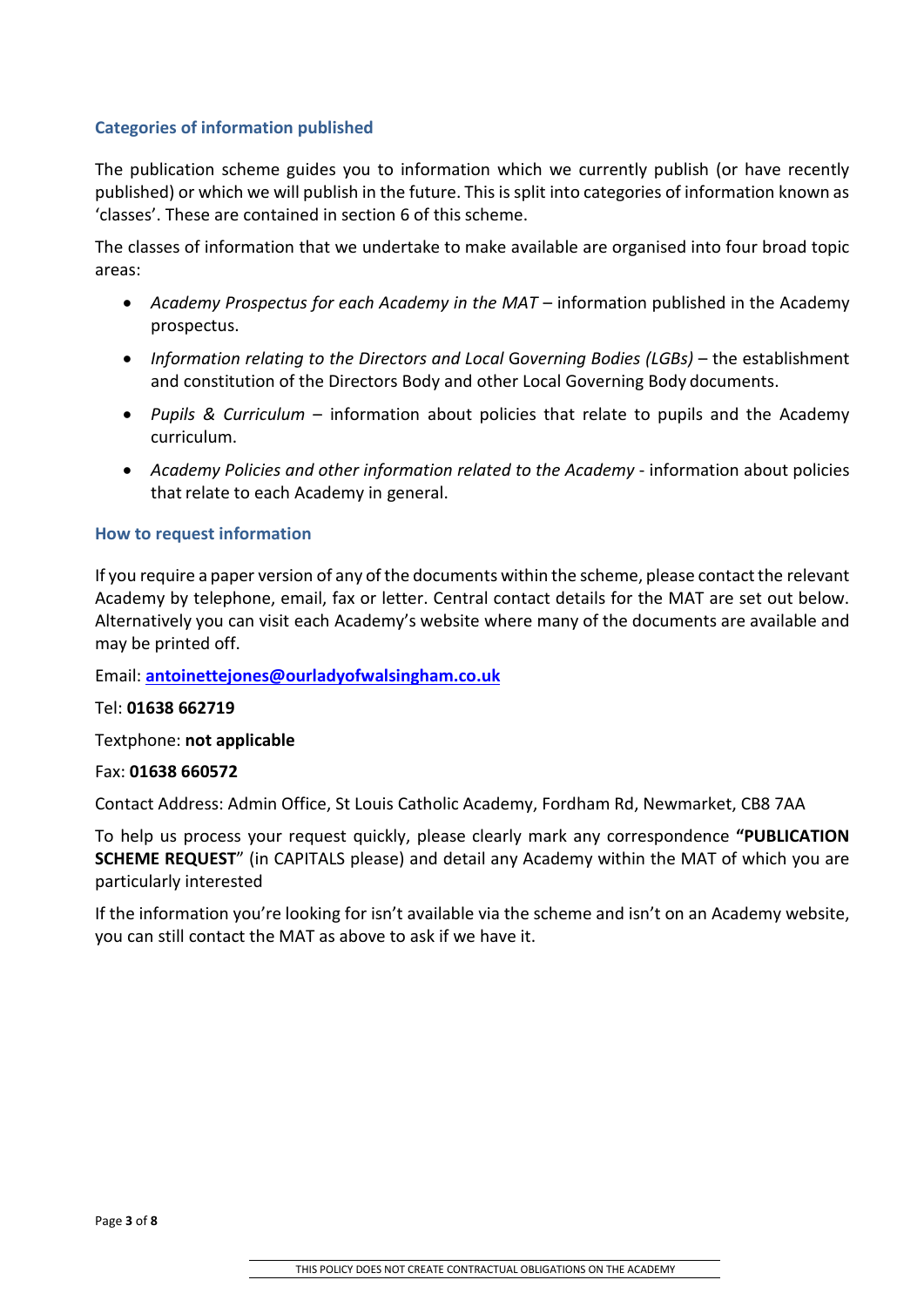## **Paying for information**

Information published on any of the websites of the Academies within the MAT is free, although you may incur costs from your Internet service provider. If you don't have Internet access, you can access websites using a local library or an Internet café.

Single copies of information covered by this publication are provided free unless stated otherwise in section 6. If your request means that we have to do a lot of photocopying or printing, or pay a large postage charge, or is for a priced item such as some printed publications or videos we will let you know the cost before fulfilling your request. Where there is a charge this will be indicated by a £ sign in the description box.

### **Classes of Information Currently Published**

**Academy Prospectus** – this section sets out information published in each Academy prospectus.

| <b>Class</b>            | <b>Description</b>                                                                                                             |  |
|-------------------------|--------------------------------------------------------------------------------------------------------------------------------|--|
| Academy<br>Prospectus** | The contents of the Academy prospectus include (other items may be included in<br>the prospectus at the Academy's discretion): |  |
|                         | a description of the arrangements for the admission of pupils;                                                                 |  |
|                         | information about the implementation of the LGB's policy on pupils with special<br>educational needs (SEN);                    |  |
|                         | a description of the religious nature of the Academy;                                                                          |  |
|                         | details of the Academy day, organisational structure and facilities;                                                           |  |
|                         | details on the curriculum, teaching and learning;                                                                              |  |
|                         | details on uniform expectations;                                                                                               |  |
|                         | term dates                                                                                                                     |  |
|                         | public examination results                                                                                                     |  |

**Information relating to the Directors and LGBs**– this section describes documents relating to the academy and the governing body.

| <b>Class</b>                  | <b>Description</b>                                                                                                      |  |
|-------------------------------|-------------------------------------------------------------------------------------------------------------------------|--|
| <b>Funding</b><br>Agreement** | The agreement with the Secretary of State for Education to establish and support<br>this multi academy trust. It covers |  |
|                               | The legal agreement establishing the MAT<br>$\bullet$                                                                   |  |
|                               | The characteristics of the MAT                                                                                          |  |
|                               | The conditions of the funding paid to the MAT by the Department of<br>$\bullet$<br>education                            |  |
|                               | The financial and accounting requirements for the MAT<br>$\bullet$                                                      |  |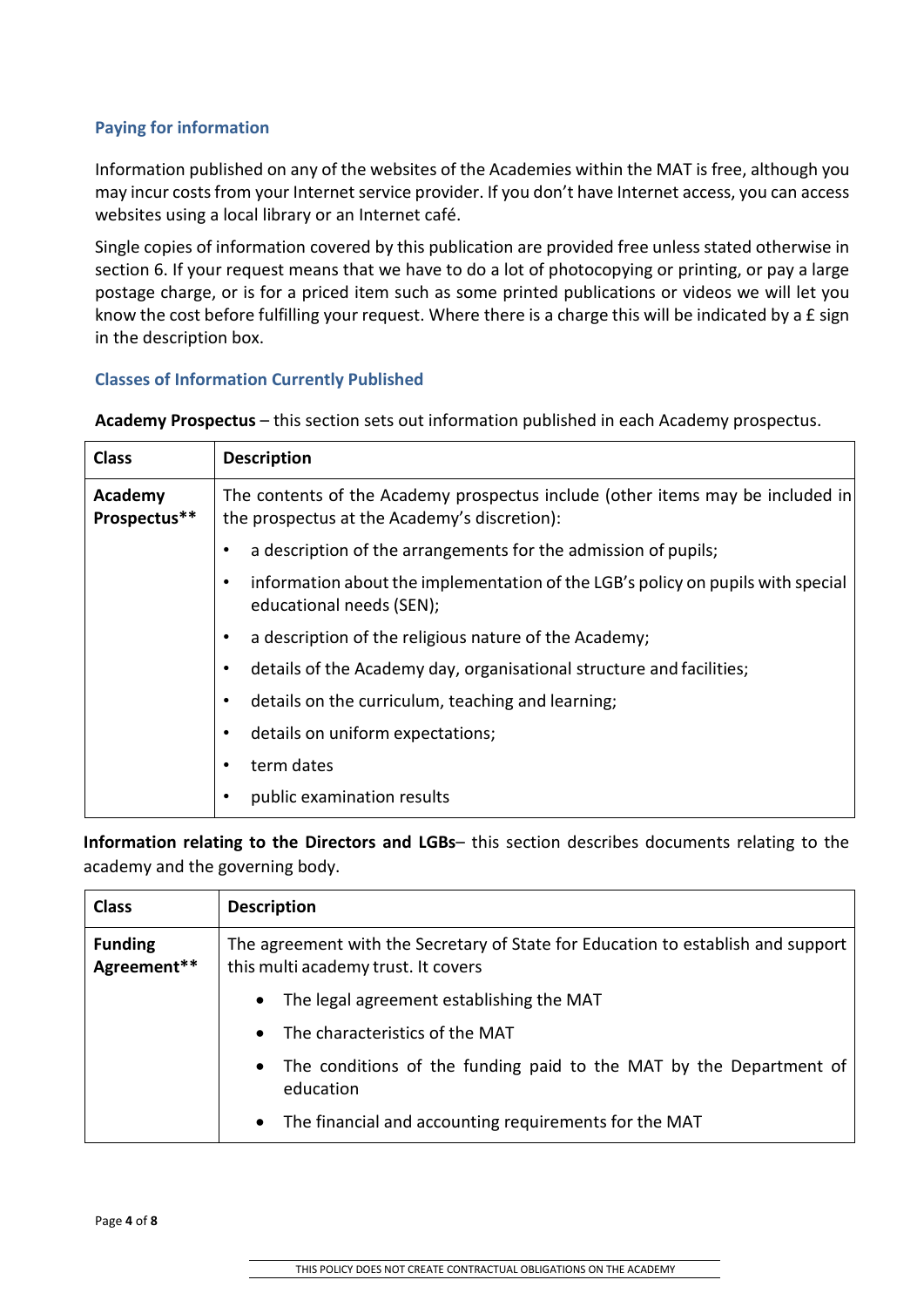| <b>Articles of</b><br>Association**                                          | A document that establishes the constitution, powers and governance of an<br>academy. It covers                                               |  |
|------------------------------------------------------------------------------|-----------------------------------------------------------------------------------------------------------------------------------------------|--|
|                                                                              | The Object of the Academy Trust                                                                                                               |  |
|                                                                              | The powers of the Academy Trust                                                                                                               |  |
|                                                                              | The Members of the Academy Trust                                                                                                              |  |
|                                                                              | General Meetings of the Academy Trust                                                                                                         |  |
|                                                                              | The constitution of the Directors and the appointment and powers of<br>the Directors                                                          |  |
|                                                                              | The preparation and filing of annual accounts                                                                                                 |  |
|                                                                              | The preparation and filing of an annual return                                                                                                |  |
| Minutes $1$ of<br>meeting of the<br><b>Directors, LGBs</b><br>and committees | Agreed minutes of meetings of the Directors and local governing bodies and<br>committees <i>[current and last full academic Academy year]</i> |  |

**Pupils & Curriculum Policies** - This section gives access to information about policies that relate to pupils and the Academy curriculum.

| <b>Class</b>                                                                        | <b>Description</b>                                                                                                                                                                                       |  |
|-------------------------------------------------------------------------------------|----------------------------------------------------------------------------------------------------------------------------------------------------------------------------------------------------------|--|
| Home $-$                                                                            | Statement of each Academy's aims and values, the Academy's                                                                                                                                               |  |
| Academy                                                                             | responsibilities, the parental responsibilities and the Academy's expectations                                                                                                                           |  |
| agreement                                                                           | of its pupils for example homework arrangements                                                                                                                                                          |  |
| <b>Curriculum</b>                                                                   | Information regarding secular curriculum subjects and religious education and                                                                                                                            |  |
| information**                                                                       | schemes of work and syllabuses currently used by each Academy                                                                                                                                            |  |
| Sex and<br><b>Relationships</b><br><b>Education Policy**</b>                        | Statement of each Academy's policy with regard to sex and relationships<br>education                                                                                                                     |  |
| <b>Special Education</b>                                                            | Information about each Academy's policy on providing for pupils with special                                                                                                                             |  |
| Needs Policy**                                                                      | educational needs                                                                                                                                                                                        |  |
| <b>Disability Equality</b><br><b>Policy and</b><br><b>Accessibility</b><br>$Plan**$ | Plan for increasing participation of disabled pupils in the Academy's<br>curriculum, improving the accessibility of the physical environment and<br>improving delivery of information to disabled pupils |  |

Page **5** of **8**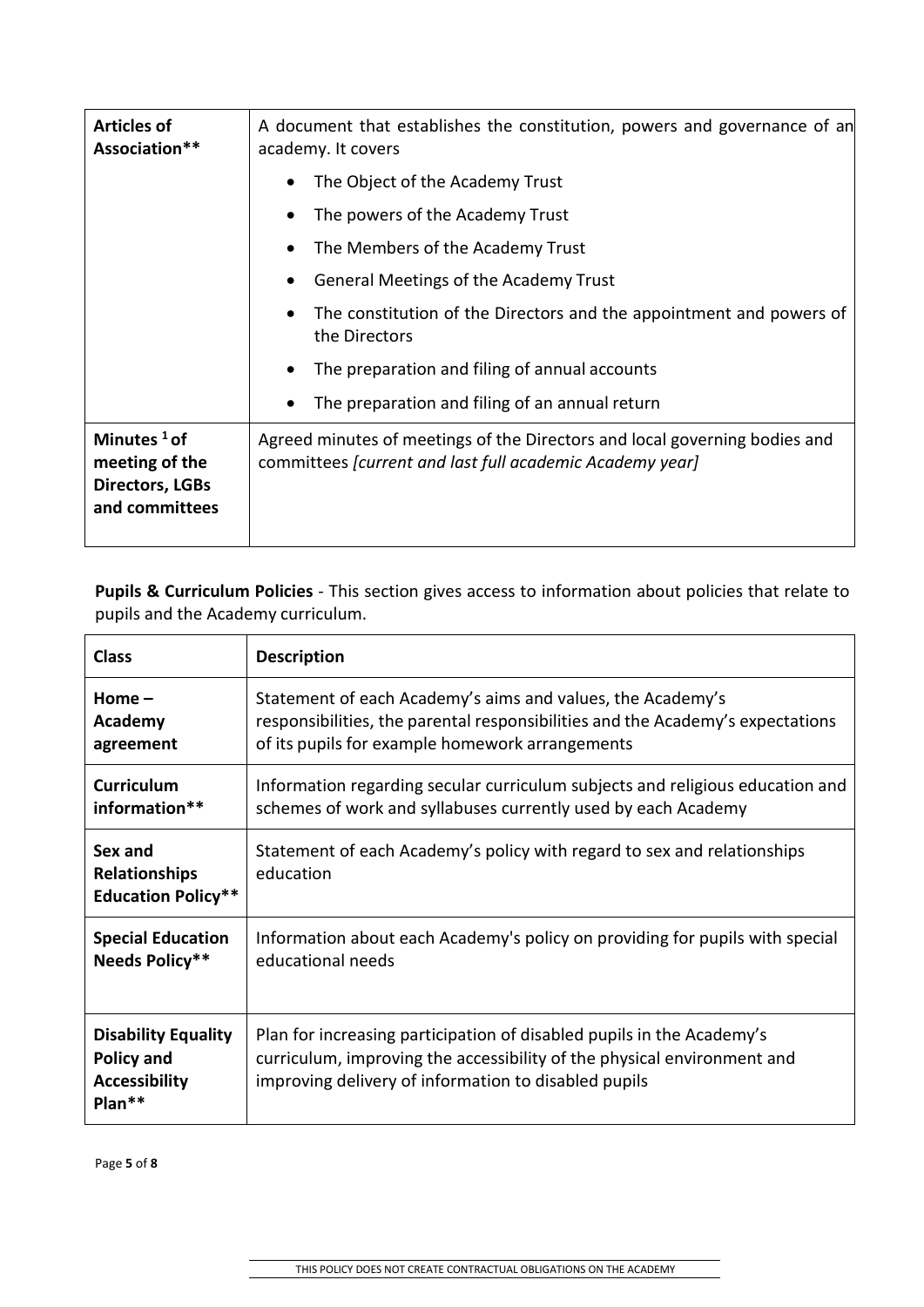| <b>Collective</b><br>Worship**                 | Statement of arrangements for the required daily act of collective worship             |
|------------------------------------------------|----------------------------------------------------------------------------------------|
| Safeguarding<br>(Child Protection)<br>Policy** | Statement of policy for safeguarding and promoting welfare of pupils at the<br>Academy |
| <b>Behaviour</b><br>for<br>Learning policy**   | Statement of general principles and procedures on behaviour and discipline             |

**Academy Policies and other information related to each Academy in the MAT**- This section gives access to information about policies that relate to each Academy in general**.**

| <b>Class</b>                                                                  | <b>Description</b>                                                                                                                                                                                                      |
|-------------------------------------------------------------------------------|-------------------------------------------------------------------------------------------------------------------------------------------------------------------------------------------------------------------------|
| <b>Published reports of Ofsted</b><br>referring expressly to the<br>Academy** | Published report of the last inspection of the Academy and<br>inspection reports of religious education in the Academy                                                                                                  |
| <b>Ofsted inspection Self-</b><br>Evaluation Form <sup>1</sup>                | A statement of the LGB's evaluation of the Academy's<br>performance (£)                                                                                                                                                 |
| <b>Charging and Remissions</b><br>Policy**                                    | A statement of the Academy's policy with respect to charges<br>and remissions for any optional extra or board and lodging for<br>which charges are permitted, for example Academy<br>publications, music tuition, trips |
| <b>Academy session times and</b><br>term dates**                              | Details of Academy session and dates of Academy terms and<br>holidays                                                                                                                                                   |
| <b>Health and Safety Policy and</b><br>risk assessment                        | Statement of general policy with respect to health and safety at<br>work of employees (and others) and the organisation and<br>arrangements for carrying out the policy $(f)$                                           |
| <b>Complaints</b><br>procedure**                                              | Statement of procedures for dealing with complaints                                                                                                                                                                     |
| <b>Performance Management of</b><br><b>Staff</b>                              | Statement of procedures adopted by the Directors relating to<br>the performance management of staff and the annual report<br>of each Headteacher on the effectiveness of appraisal<br>procedures                        |
| <b>Staff Conduct, Discipline</b><br>and Grievance                             | Statement of procedure for regulating conduct and discipline<br>of Academy staff and procedures by which staff may seek<br>redress for grievance                                                                        |

1 Some information might be confidential or otherwise exempt from the publication by law – we cannot therefore publish<br>Page **6** of 8 this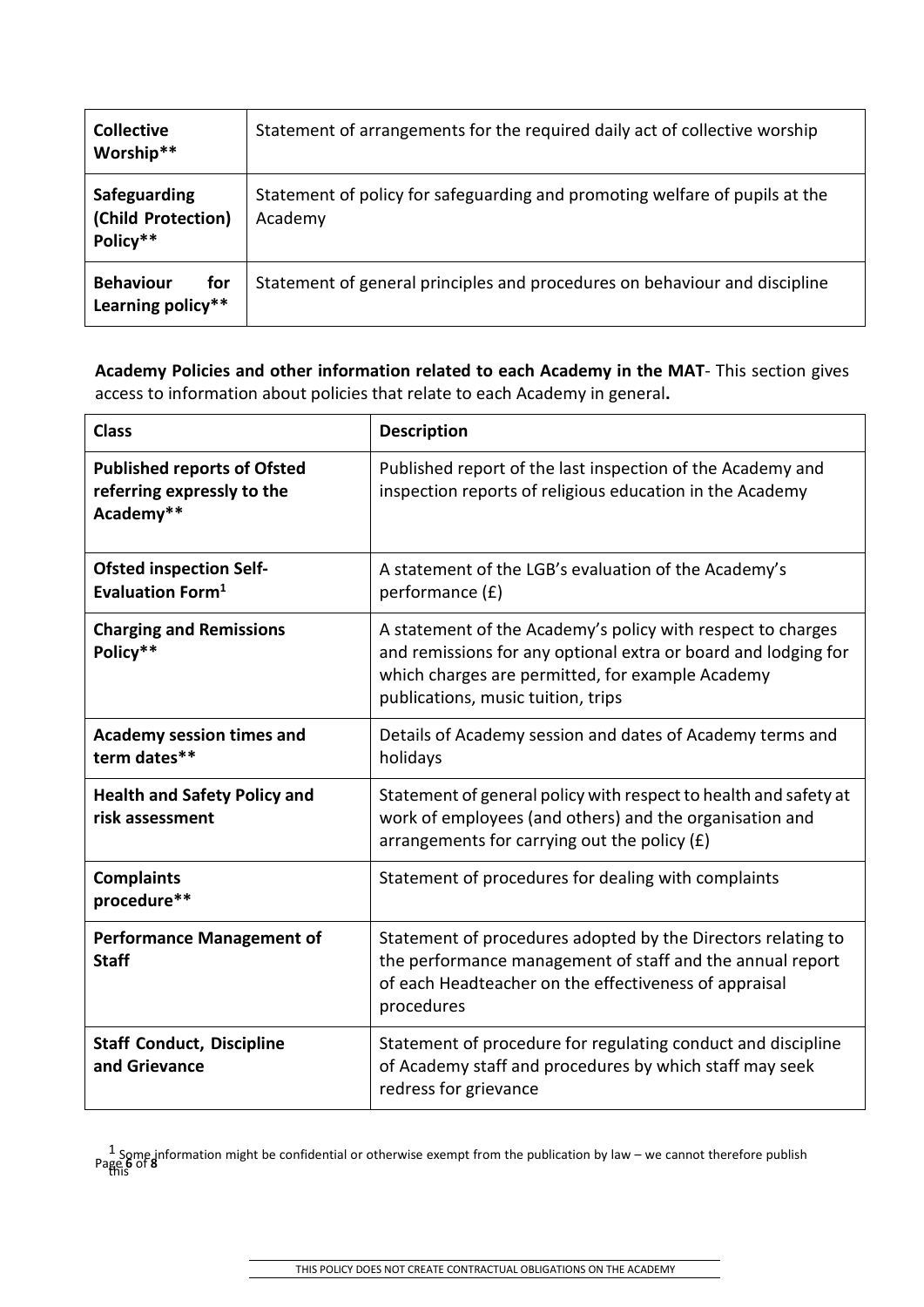#### *\*\* Information available on the Trust or Academies' websites*

#### **Feedback and Complaints**

We welcome any comments or suggestions you may have about the scheme. If you want to make any comments about this publication scheme or if you require further assistance or wish to make a complaint then initially this should be addressed to;

The CEO, OLW CMAT, St Louis Catholic Academy, Fordham Rd, Newmarket, CB8 7AA.

If you are not satisfied with the assistance that you get or if we have not been able to resolve your complaint and you feel that a formal complaint needs to be made then this should be addressed to the Information Commissioner's Office. This is the organisation that ensures compliance with the Freedom of Information Act 2000 and that deals with formal complaints. They can be contacted through their:

**Enquiry/Information Line: 0303 123 1113 E Mail: [casework@ico.org.uk](mailto:casework@ico.org.uk)**

**Website : [www.ico.org.uk](http://www.ico.org.uk/)**